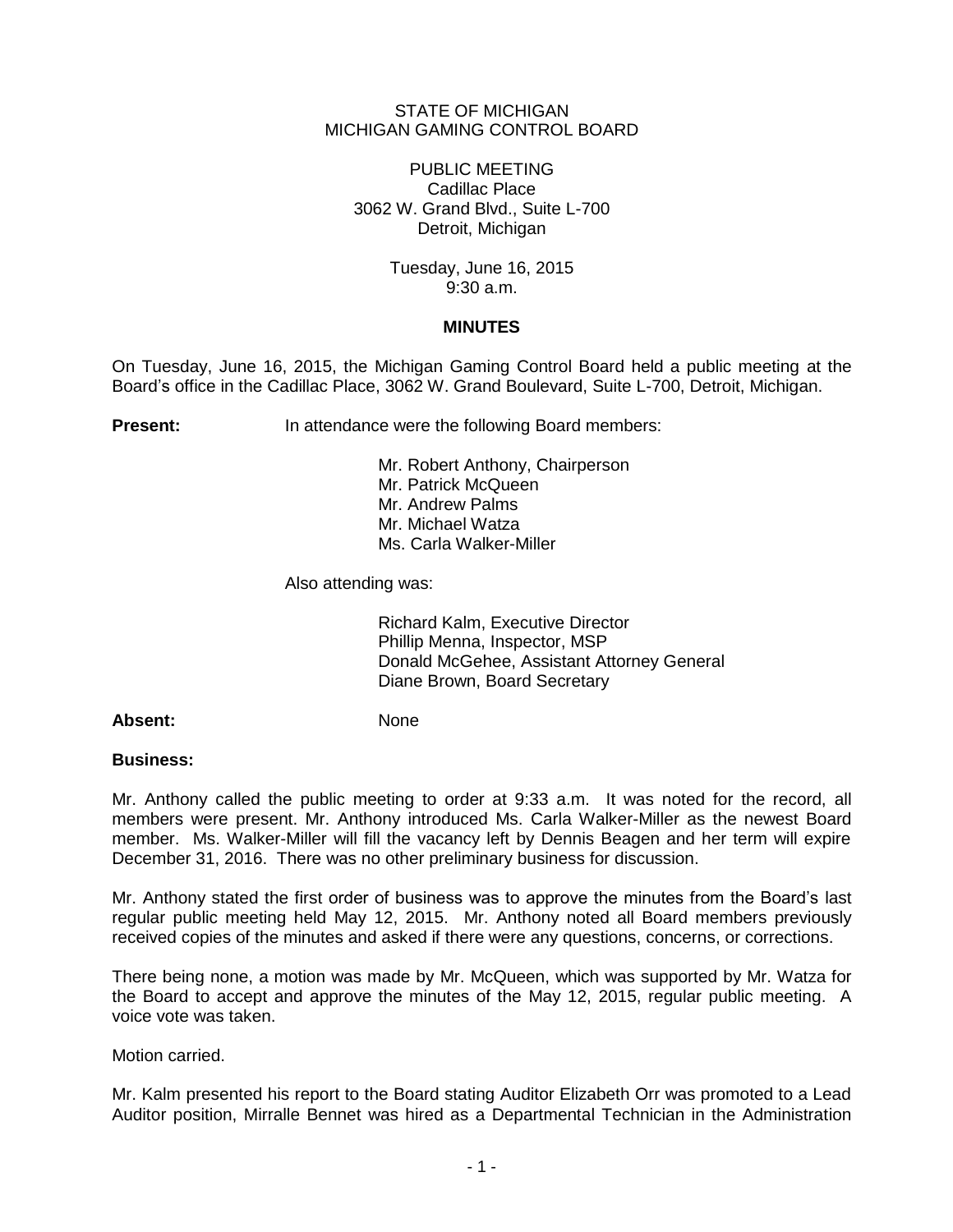Division, and Charlotte Goodnough was hired as a Regulation Officer Intern in the Licensing & Investigations Division. MGCB currently has 138 employees and 11 vacant positions.

In regard to the Board's budget, as of May 31, 2015, total expenditures were \$14,764,634 leaving an unexpended balance of \$12,416,166 in appropriated funding for fiscal year 2015 which includes funds for anticipated expenditures to the Attorney General's Office and the Michigan State Police.

Mr. Kalm next reported for the month ending May 31, 2015, aggregate revenue for the three Detroit casinos was up 4.6 percent when compared to the same period last year. Year-to-date gaming revenue for the three Detroit casinos was up 5.6 percent compared to the same period in 2014.

For the three-month period ending May 31, 2015, aggregate revenue was up 3.6 percent compared to the same period last year. Gaming revenue for the three-month period was: MGM \$153.4 million, MotorCity \$123.8 million, and Greektown \$87.1 million.

For the three-month period MGM was up 5.7 percent, MotorCity was up 2.9 percent, and Greektown was up 0.8 percent compared to the same three-month period last year.

Taxes for the three-month period ending May 2015 for the three Detroit casinos were \$29.5 million compared to \$28.5 million for the same three months in 2014.

In regard to supplier licensing and vendor registration, Mr. Kalm advised the Board as of May 31, 2015, 795 active vendor exemptions were registered. As of May 31, 2015, 438 casino supplier companies have been granted exemptions from supplier licensing requirements. As of May 31, 2015, there was a total of 13 active temporary nongaming-related and three active temporary gaming-related supplier licenses in effect. In addition, there are 106 annual supplier licenses in effect.

In regard to occupational licensing, Mr. Kalm advised the Board as of May 31, 2015, the Board's Employee Licensing section issued a total of 2,182 occupational licenses to MGM employees; 1,732 occupational licenses to MotorCity employees; and 1,480 occupational licenses to Greektown employees. In addition, through the month of May 2015, 1,619 employees of various licensed casino suppliers have been granted occupational licenses. There are currently 69 temporary occupational licenses.

Mr. Kalm advised the Board since the May meeting, the required background investigations for 57 pending Level 1 and 2 occupational licenses have been completed. Pursuant to Board Resolution No. 2002-02, Mr. Kalm previously approved 249 renewal requests and 70 Level 3 requests on behalf of the Board.

Mr. Kalm reported on Michigan State Police (MSP) Board-related activity. It was noted MSP has several vacancies.

Concluding his report, Mr. Kalm informed the Board of several noted MSP activities for the month of May which were not available in the public forum but for Board information only.

Next, the Board considered for approval the recommendations of the Executive Director and the Licensing & Investigations Division's staff regarding the 57 Level 1 and 2 occupational license applications.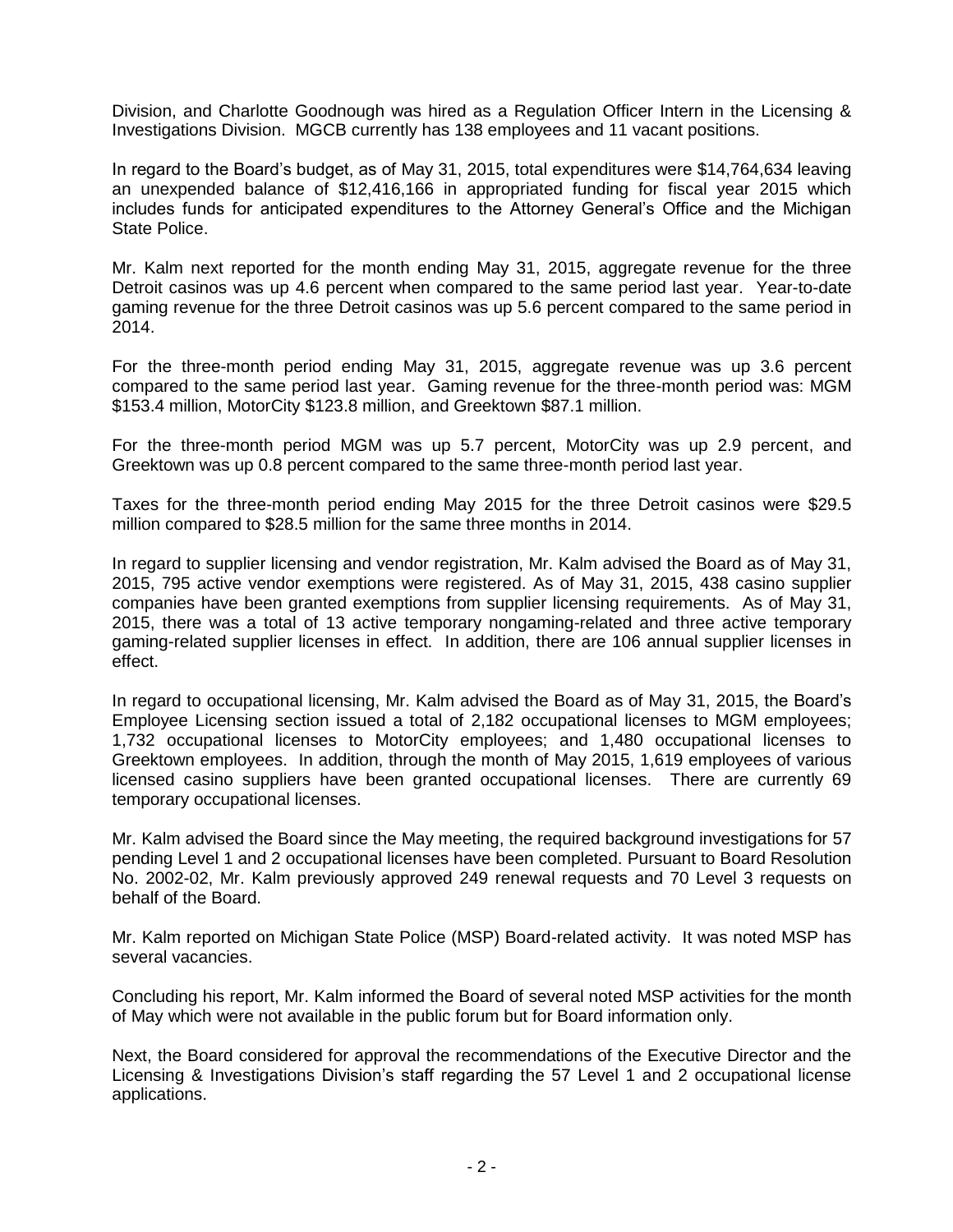There being no questions from Board members, it was moved by Mr. McQueen and supported by Mr. Watza that the Board enter an Order accepting and adopting the recommendations of the Executive Director and the Licensing & Investigations Division's staff for the pending Level 1 and 2 occupational license applications. A voice vote was taken.

Motion carried.

The next agenda item was consideration of the pending supplier license applications of Dee Cramer, Inc.; Diversified Construction Specialists, Inc.; Johnson and Wood, LLC; and Mastercraft FC LLC.

There were no questions from Board members. A motion was made by Mr. Watza and supported by Mr. Palms that the Board enter Orders finding and concluding the applicants are eligible and suitable for licensure and accordingly, grant the requests. A voice vote was taken.

Motion carried.

Next agenda item was consideration of the pending supplier license renewal applications of Aristocrat Technologies, Inc.; Dillon Energy Services, Inc.; Gold Star Equipment, Inc. d/b/a Gold Star Products; Heldon Shoe Company d/b/a Red Wing Shoes; Hercules & Hercules, Inc.; Interblock Luxury Gaming Products D.d. d/b/a Interblock D.d.; Just For Fun, Inc. d/b/a JFF Uniforms; Kimprint, Inc. d/b/a Progressive Printing; Konami Gaming; Rhiannon Creations, Inc. d/b/a Body Bliss; Thermal-Netics, Inc.; Tier One Marking, LLC; Tom Maceri and Son, Inc.; and Ultralevel, Inc.

There being no questions from Board members, Mr. Palm made a motion which was supported by Mr. Watza that the Board enter Orders finding the above-listed suppliers and their qualifiers eligible and suitable for license renewal and, accordingly, grant the requests for a new one-year period. Mr. McQueen recused himself from the vote on Dillon Energy Services, Inc. A voice vote was taken.

Motion carried.

Next on the agenda was to consider the request for withdrawal of the supplier license application of WMS Gaming, Inc.

There being no questions from Board members, a motion was made by Ms. Walker-Miller and supported by Mr. Watza that the Board enter an Order granting the request. A voice vote was taken.

Motion carried.

Next was the consideration of the suitability of Daniel B. Gilbert Property Trust u/a/d October 31, 2011 and DG Ohio Ventures LLC as new Key persons of Greektown Casino, LLC. There were no questions from Board members therefore it was moved by Mr. McQueen and supported by Mr. Watza that the Board enter an Order finding and concluding Daniel B. Gilbert Property Trust u/a/d October 31, 2011 and DG Ohio Ventures LLC are suitable as new Key persons of Greektown Casino, LLC. A voice vote was taken.

Motion carried.